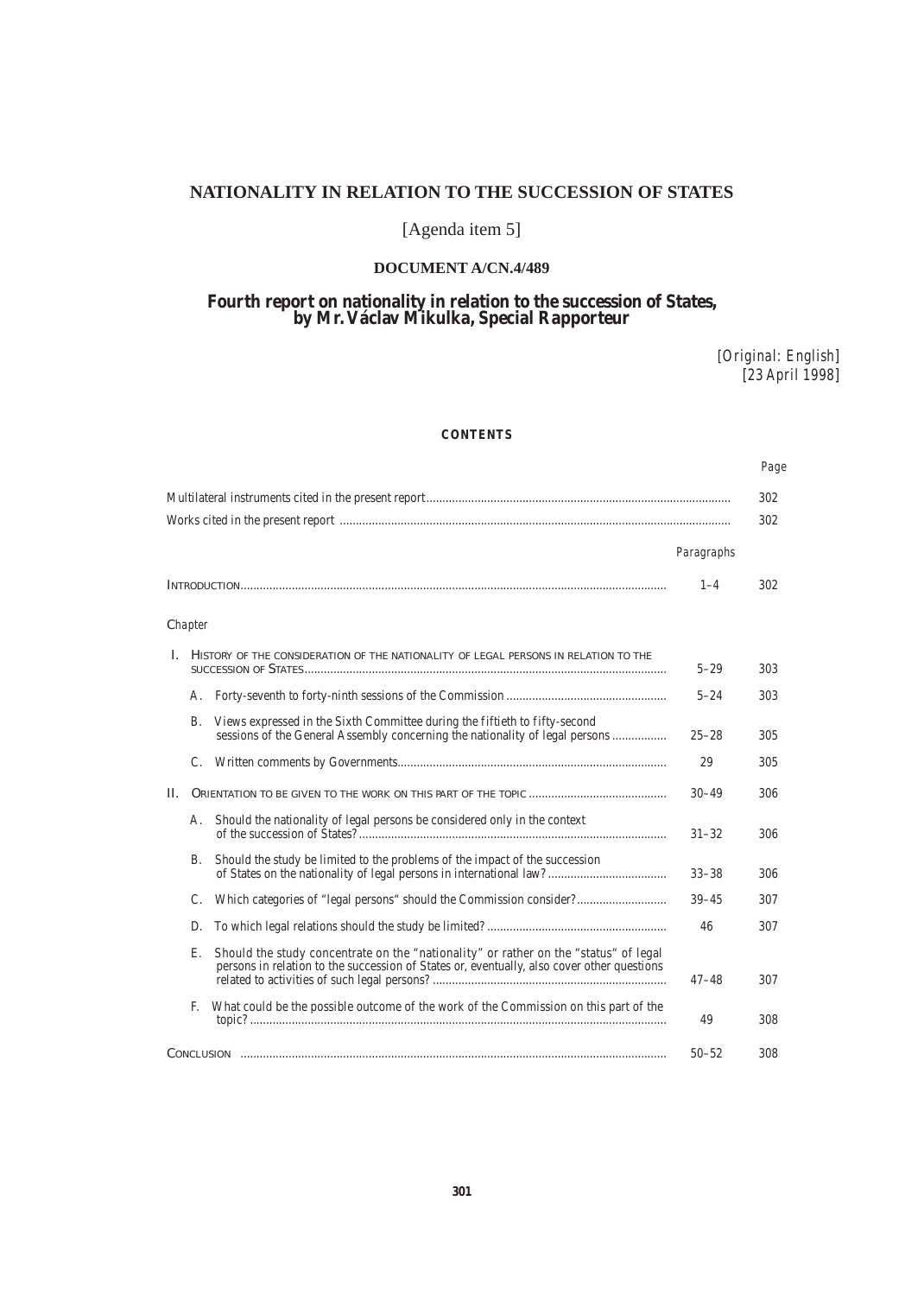#### **Multilateral instruments cited in the present report**

| Treaty of Peace between the Allied and Associated Powers and<br>Germany (Treaty of Versailles) (Versailles, 28 June 1919) | <b>British and Foreign State</b><br>Papers, 1919,<br>vol. CXII (London,<br>HM Stationery Office,<br>$1922$ , p. 1. |
|---------------------------------------------------------------------------------------------------------------------------|--------------------------------------------------------------------------------------------------------------------|
| Treaty of Peace between the Allied and Associated Powers and<br>Austria (Peace Treaty of Saint-Germain-en-Laye)           | Ibid., p. 317.                                                                                                     |

#### **Works cited in the present report**

Caflisch, Lucius

"La nationalité des sociétés commerciales en droit international privé", *Annuaire suisse de droit international* (Zurich), vol. XXIV, 1967, pp. 119 et seq.

(Saint-Germain-en-Laye, 10 September 1919)

Dominicé, Christian

*La notion du caractère ennemi des biens privés dans la guerre sur terre*. Geneva, Droz, 1961 (Thesis, University of Geneva). 255 p.

Jennings, Sir Robert and Sir A. Watts, eds.

*Oppenheim's International Law*, vol. I, *Peace*, parts 2–4, 9th ed. Harlow, Longman, 1992.

Kegel, Gerhard

*Internationales Privatrecht*. 7th ed. Munich, Beck, 1995.

Seidl-Hohenveldern, Ignaz

*Völkerrecht*. 5th ed. Cologne, Carl Heymanns, 1984.

*Corporations in and under International Law*. Cambridge, Grotius, 1987.

# **Introduction**

1. The nationality of legal persons in relation to the succession of States is part of the topic that the Commission decided to include in its agenda at its forty-fifth session, in 1993, and which was initially entitled "State succession and its impact on the nationality of natural and legal persons".<sup>1</sup> In 1996 the Commission changed the title to "Nationality in relation to the succession of States", which continues to cover both the nationality of individuals and that of legal persons.<sup>2</sup>

2. In paragraph 8 of its resolution 51/160 of 16 December 1996, the General Assembly, having taken note of the completion of the preliminary study of the topic by the Commission, requested it to undertake the substantive study of the topic. It endorsed the Commission's intention to separate the consideration of the question of the nationality of natural persons from that of the nationality of legal persons and to give priority to the former.3

3. In paragraph 5 of its resolution 52/156 of 15 December 1997, the General Assembly "invite[d] Governments to submit comments and observations on the practical problems raised by the succession of States affecting the nationality of legal persons in order to assist the International Law Commission in deciding on its future work on this portion of the topic".

4. Since 1993, the General Assembly, when considering the part of the Commission's report relating to this topic, repeatedly invited Governments to submit materials including national legislation, decisions of national tribunals and diplomatic and official correspondence relevant to the topic.<sup>4</sup> The documentation provided thus far, however, covers mainly the problem of the nationality of individuals.

<sup>1</sup> *Yearbook … 1993*, vol. II (Part Two), p. 96, para. 427.

<sup>2</sup> *Yearbook … 1996*, vol. II (Part Two), p. 76, para. 88.

<sup>3</sup> The division of the topic into two parts was suggested by the Special Rapporteur in his first report (*Yearbook … 1995*, vol. II (Part One), document A/CN.4/467, p. 167, para. 50), and again in his second report (*Yearbook … 1996*, vol. II (Part One), document A/CN.4/474, pp. 151–152, paras. 169–172). It was also recommended by the Working Group (established at the forty-seventh session of the Commission) during the forty-eighth session of the Commission (see *Yearbook*

*<sup>…1996</sup>*, vol. II (Part Two), p. 75, para. 80). When considering the recommendations by the Working Group, the Commission undertook, *inter alia*, to take "[t]he decision on how to proceed with respect to the question of the nationality of legal persons … upon completion of the work on the nationality of natural persons and in light of the comments that the General Assembly may invite States to submit on the practical problems raised in this field by a succession of States" (ibid., p. 76, para. 88 (*d*)).

<sup>4</sup> See General Assembly resolutions 48/31 of 9 December 1993, para. 7; 49/51 of 9 December 1994, para. 6; and 50/45 of 11 December 1995, para. 4.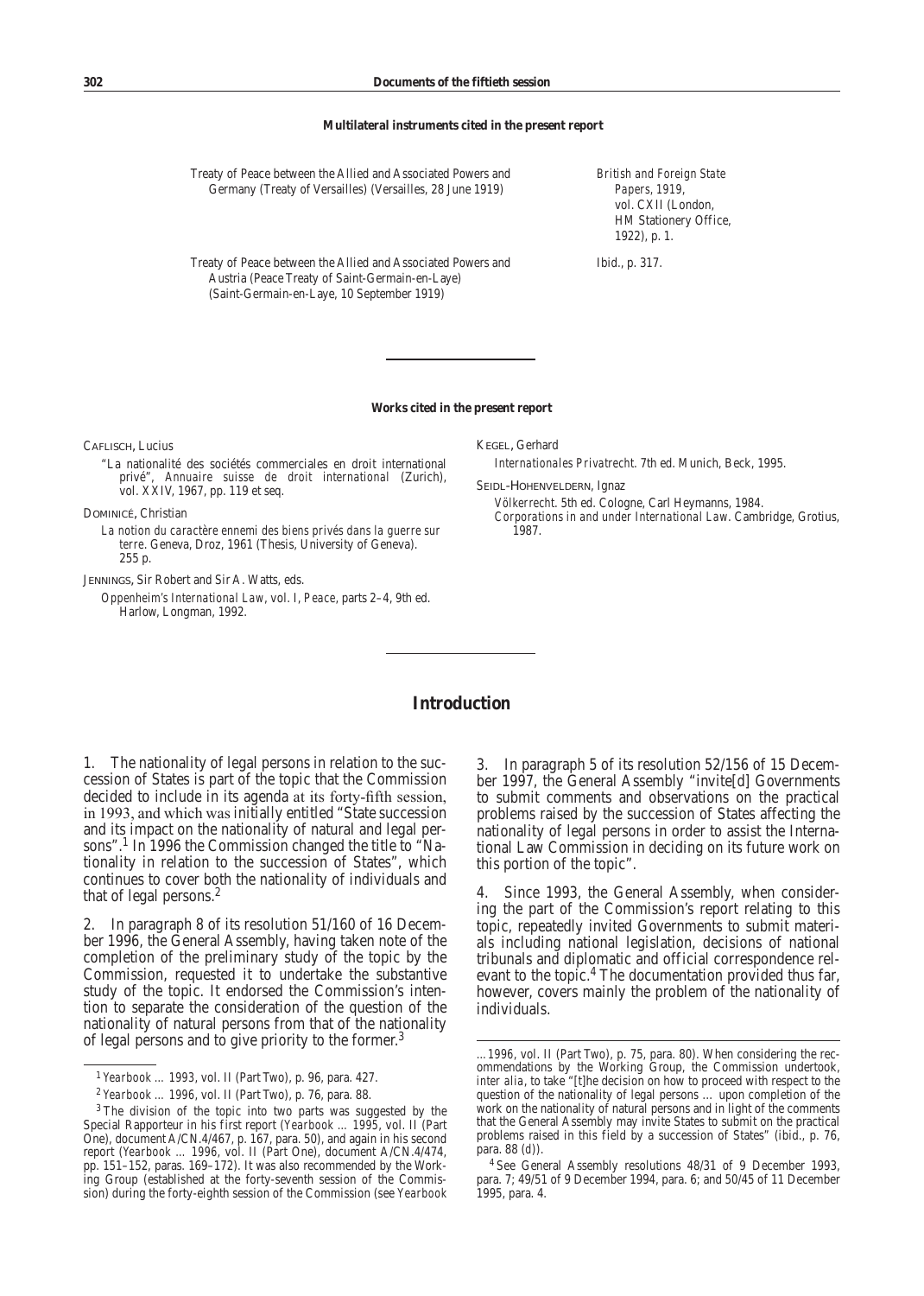### CHAPTER I

# **History of the consideration of the nationality of legal persons in relation to the succession of States**

### **A. Forty-seventh to forty-ninth sessions of the Commission**

5. At its forty-seventh to forty-ninth sessions (1995– 1997), the Commission focused on the nationality of natural persons, while the nationality of legal persons was at the margin of its attention.<sup>5</sup> There had, however, been some discussion concerning the nationality of legal persons during the preliminary study of the whole topic, when the Commission considered the first and the second reports of the Special Rapporteur.

6. The first report<sup>6</sup> addressed the question of the nationality of legal persons. Two main points were underlined by the Special Rapporteur: first that *there existed no rigid notion of nationality with respect to legal persons*, and secondly, that *there was a limit to the analogy that could be drawn between nationality of individuals and the nationality of legal persons*.

7. Concerning the first point, the report stressed that, even in the legal regimes in which the concept of nationality of legal persons is recognized, different tests of nationality are used for different purposes. In many cases the traditional criterion of the place of incorporation and the place where a corporation has a registered office establishes only a prima facie presumption of the bond of nationality between the corporation and the State. It is a usual practice of States to provide expressly, in a treaty or in their domestic laws, which legal persons may enjoy the benefits of treaty provisions reserved to "nationals" or to define as "nationals" corporations for the purposes of application of national laws in specific fields (fiscal law, labour law, etc.).<sup>7</sup>

8. As regards the second point, the Special Rapporteur recalled the warning by most authors that, while sometimes convenient, the analogy between the nationality of natural persons and that of legal persons might be misleading. $8$ 

9. In the second report, the problems of the nationality of legal persons were considered in chapter II.9 The main purpose of that chapter was to illustrate briefly the purposes for which the determination of the nationality of legal persons might be needed. Four areas had been identified in which the problem of the nationality of legal persons might arise: conflicts of laws, diplomatic protection, treatment of aliens and State responsibility.<sup>10</sup>

10. A number of rules under *private international law* are designed to connect a legal person to the laws of a State. The nationality of the legal person is one such criterion for connection.<sup>11</sup> But to be used as such, the nationality itself has first to be determined. The nationality is usually established by reference to one or more elements such as incorporation or formation, registered office, centre of operations or actual place of management, and, sometimes, control or dominant interest. Despite their common characteristics, the various legislations are far from uniform. The criteria are sometimes combined, particularly in many treaties on establishment and trade.<sup>12</sup> International conventions, however, frequently refer to the nationality of commercial corporations without regulating how that nationality is to be determined.

11. As in the case of an individual, nationality is a prerequisite for the exercise, by a State, of *diplomatic protection* of a legal person.13 In the *Barcelona Traction* case, ICJ observed that:

The traditional rule attributes the right of diplomatic protection of a corporate entity to the State under the laws of which it is incorporated and in whose territory it has its registered office. These two criteria have been confirmed by long practice and by numerous international instruments. This notwithstanding, further or different links are at times said to be required in order that a right of diplomatic protection should exist.14

<sup>12</sup> For examples of such treaties, see *Yearbook … 1996*, vol. II (Part One), document A/CN.4/474, para. 145, footnote 222.

<sup>13</sup> "As international law grants to each State the right to proffer diplomatic protection to its nationals, a corporation, in order to obtain diplomatic protection would have to prove that it possessed the nationality of the State concerned." (Seidl-Hohenveldern, *Corporations in and under International Law*, p. 7.)

<sup>14</sup> *Barcelona Traction, Light and Power Company, Limited, Second Phase, Judgment, I.C.J. Reports 1970*, p. 43.

<sup>5</sup>This work resulted in the adoption, on first reading, of the draft articles on nationality of natural persons in relation to the succession of States (see *Yearbook …1997*, vol. II (Part Two), pp. 13–14, para. 41).

<sup>6</sup> *Yearbook … 1995*, vol. II (Part One), document A/CN.4/467, pp. 166–167, paras. 46–50.

<sup>7</sup> Ibid., p. 167, para. 49.

<sup>8</sup> According to *Oppenheim's International Law*, "those rules of international law which are based upon the nationality of individuals are not always to be applied without modification in relation to corporations. Various considerations militate against attributing to the nationality of corporations the same consequences as attach to the nationality of individuals: these include the manner in which corporations are created, operate and are brought to an end, their development as legal entities distinct from their shareholders, the inapplicability to companies of the essentially personal conception of allegiance which underlies the development of much of the present law regarding nationality, the general 

absence in relation to companies of any nationality legislation to provide a basis in municipal law for the operation of rules of international law, the great variety of forms of company organization and the possibilities for contriving an artificial and purely formal relationship with the state of 'nationality'" (Jennings and Watts, eds., pp. 860–861).

<sup>9</sup> *Yearbook … 1996*, vol. II (Part One), document A/CN.4/474, pp. 147–151, paras. 140–167.

<sup>10</sup> Ibid., p. 148, para. 142.

<sup>&</sup>lt;sup>11</sup> Under Anglo-American law, the norms relating to the legal status of commercial corporations do not include nationality as a criterion for connection with the domestic law, but go directly to incorporation or formation. See Caflisch, "La nationalité des sociétés commerciales en droit international privé", pp. 130–142.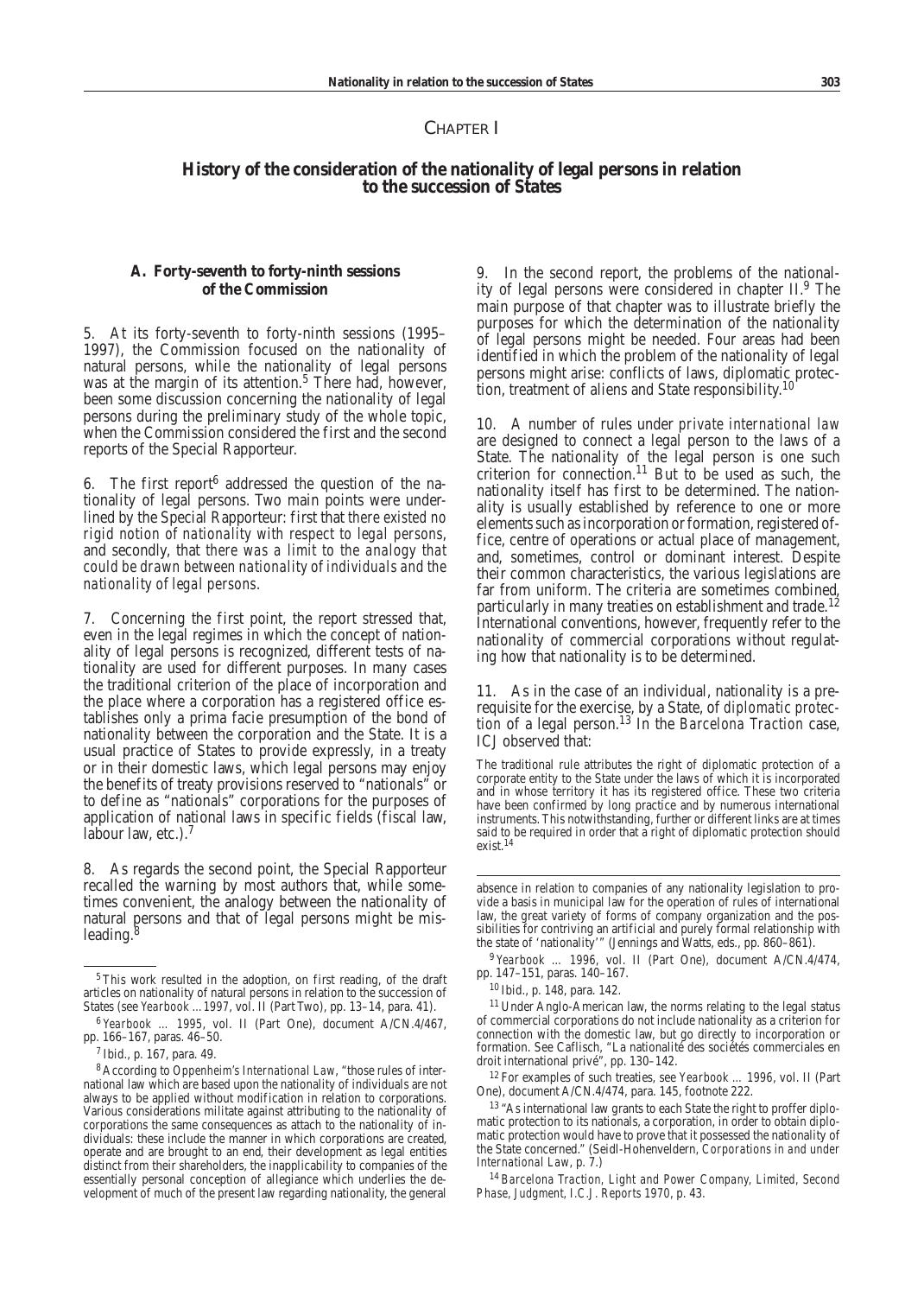12. According to some authors, for determining the nationality of a legal person in the context of diplomatic protection, the criterion of substantial interest or control becomes much more relevant than in private international law. Other authors, however, warn against the "lifting of the corporate veil" to which acceptance of the "control test" would lead and consider it quite inappropriate even in the area of diplomatic protection.15

The concept of the nationality of legal persons also seems to be generally accepted in the sphere of the *law of aliens*. <sup>16</sup> The nationality of legal persons acquires particular importance in time of hostilities. Its determination, however, differs from that under private international law. To categorize foreign corporations as "nationals" of enemy States, criteria such as that of control by enemy nationals have often been used. This was, for example, the case of the United States Executive Order No. 8389 of 10 April 1940 which defined the term "national" of Norway or Denmark.<sup>17</sup> It has, however, been observed by some authors that the question was not so much of determining nationality as of establishing the "enemy nature" of the corporation.18

14. In the field of the *responsibility of States* under international law for certain acts or activities of their nationals, the nationality of legal persons is usually based on the control of the corporation or on the notion of "*intérêt substantiel*".<sup>19</sup> The problem of the nationality of legal persons may also occur in relation to the application of Security Council resolutions concerning sanctions against certain States.

15. Thus, for example, in paragraph 3 of its resolution 883 (1993), the Security Council, acting under Chapter VII of the Charter of the United Nations, decided that all States should freeze funds and financial resources "owned or controlled, directly or indirectly, by:

(*a*) The Government or public authorities of Libya; or

<sup>19</sup> See Caflisch, loc. cit., p. 125.

## (*b*) Any Libyan undertaking".20

16. The Committee established by the Security Council pursuant to resolution 748 (1992) concerning the Libyan Arab Jamahiriya<sup>21</sup> recognized that "States may face difficulties in deciding about the entities within their jurisdiction to be subject to measures imposed through Security Council resolution 883 (1993)". It therefore offered its advice to the States and indicated, at the same time, that:

- Entities in which the Government or public authorities of Libya, or any Libyan undertaking as defined in Security Council resolution 883 (1993), is a majority shareholder, should be considered to be Libyan entities subject to the assets freeze (paras. 3 and 4);
- – Entities in which the Government or public authorities of Libya, or any Libyan undertaking as defined in the resolution, is a minority shareholder, but exercises effective control, may be considered a Libyan entity subject to the assets freeze (paras. 3 and 4) of the resolution.<sup>22</sup>

17. The question arises, however, as to whether the determination of Libyan entities may be considered as equal to the determination of their Libyan nationality. While both notions may to a certain extent overlap, they are not interchangeable.<sup>23</sup>

18. Owing to their character (embargo), the measures against Serbia and Montenegro adopted by the Security Council in its resolution 757 (1992) prohibited supplies or remitting of funds "to any commercial, industrial or public utility undertaking in the Federal Republic of Yugoslavia (Serbia and Montenegro)"or "to persons or bodies within the Federal Republic of Yugoslavia"<sup>24</sup> irrespective of their nationality. On the other hand, the resolution obliged

- (i) The Government or public authorities of Libya,
- i(ii) Any entity, wherever located or organized, owned or controlled by the Government or public authorities of Libya, or
- (iii) Any person identified by States as acting on behalf of the Government or public authorities of Libya or by any entity, wherever located or organized, owned or controlled by the Government or public authorities of Libya for the purposes of the present resolution".

<sup>21</sup> The mandate of the Committee is defined in paragraph 9 of Security Council resolution 748 (1992) and paragraphs 9 and 10 of Council resolution 883 (1993).

22The Committee further stated that "[s]uch cases must be examined on a case-by-case basis, taking into account, *inter alia*:

- The extent of Libyan ownership of the entity;
- The spread of ownership of the remaining shares, in particular, if Libyan persons or entities constitute the single largest block of shareholders, and other shareholding is diffuse;
- Representation of the Libyan Government and other Libyan undertakings on the board, or in the management of the entity and their capability to name directors or managers or otherwise influence business decisions".

(New consolidated guidelines of the Committee for the conduct of its work (S/AC.28/1994/CRP.2/Rev.3), para. 7.)

23The same resolution, on the other hand, uses the concept of nationality in order to define subjects of States other than the Libyan Arab Jamahiriya, affected by the obligation under the resolution (see paragraphs 3, 5 and 6).

<sup>24</sup> Security Council resolution 757 (1992), para. 5.

<sup>15</sup> Seidl-Hohenveldern stresses that "[i]n the *Barcelona Traction* case the International Court of Justice, while admitting that the corporate veil may be lifted under certain circumstances, refused to do so in the case before it. The Court would have accepted the *jus standi* of the shareholders' home State had the corporation ceased to exist. On the demise of a corporation its shareholders become the owners of its assets on a *pro rata* basis" (*Corporations ...*, p. 9).

<sup>16</sup> Under English law and American law, the nationality of legal persons is dependent on the criterion of incorporation or formation. French law determines it by reference to relevant criteria in the area of conflicts of laws the actual place of management or sometimes incorporation or formation while under German law it is generally determined on the basis of the registered office (Caflisch, loc. cit., pp. 130, 133 and 137).

<sup>&</sup>lt;sup>17</sup> According to the Order "[t]he term 'national' of Norway or Denmark shall include ... any partnership, association, or other organization, including any corporation organized under the laws of, or which on April 8, 1940, had its principal place of business in Norway or Denmark or which on or after such date has been controlled by, or a substantial part of the stock, shares, bonds, debentures, or other securities of which has been owned or controlled by, directly or indirectly, one or more persons, who have been, or who there is reasonable cause to believe have been, domiciled in, or the subjects, citizens or residents of Norway or Denmark at any time on or since April 8, 1940, and all persons acting or purporting to act directly or indirectly for the benefit or on behalf of the foregoing" (5 Fed. Reg. 1400, 1940).

<sup>18</sup> See Dominicé, *La notion du caractère ennemi des biens privés dans la guerre sur terre*, pp. 55 et seq., 66–68 et seq. and 98 et seq.

<sup>20</sup>The resolution further stipulates that, for its purposes, "Libyan undertaking ... means any commercial, industrial or public utility undertaking which is owned or controlled, directly or indirectly, by: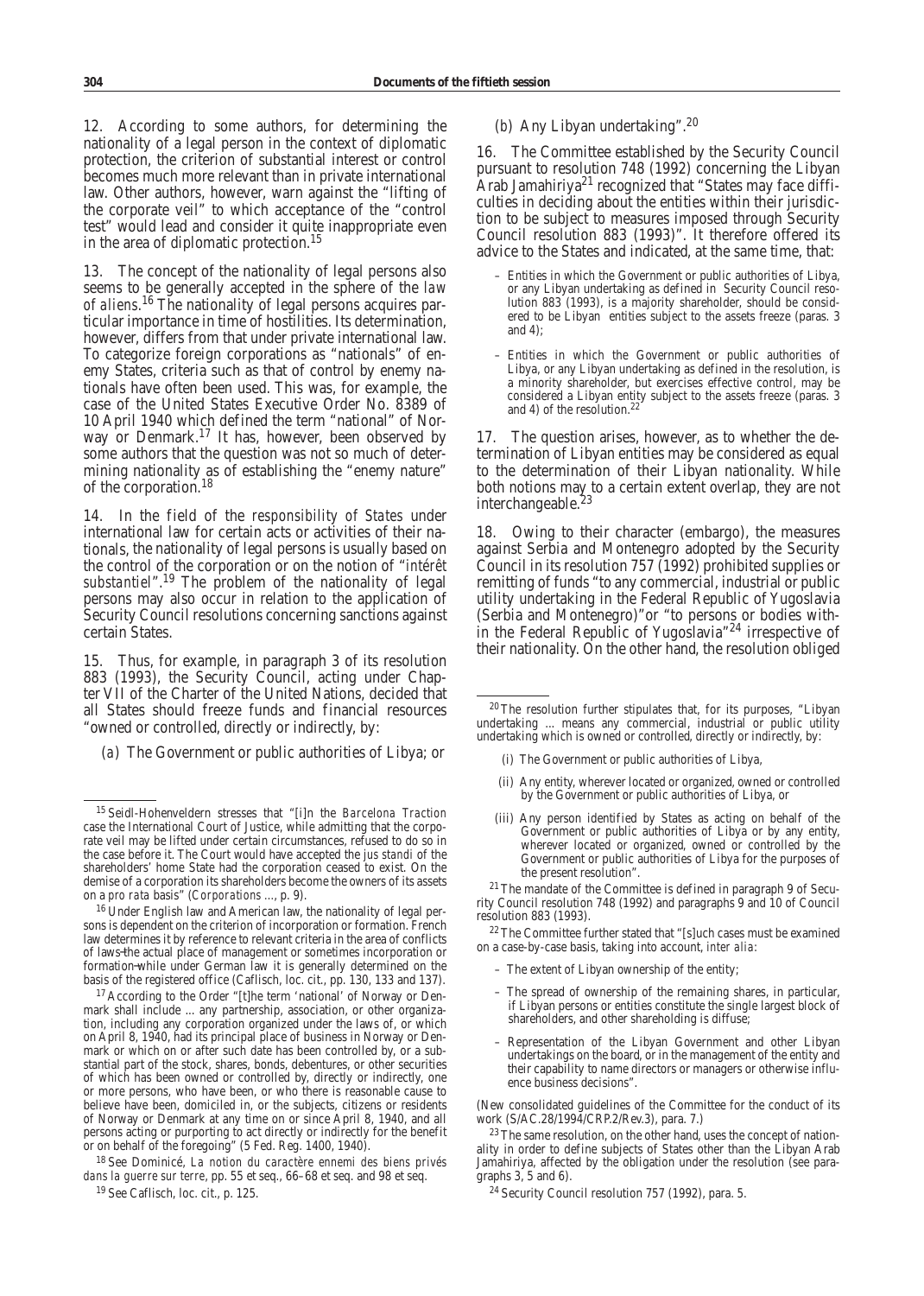the States to prohibit such dealing by their "nationals"25 or from their territories. This language was also used in Security Council resolution 1160 (1998) on Kosovo.<sup>26</sup>

19. The questions raised in the second report of the Special Rapporteur and summarized in the previous para graphs do not represent the core issues of the present topic. They are, however, intrinsic to any analysis of the problem of the impact of the succession of States on the nationality of legal persons. Their discussion under the present topic, therefore, cannot be avoided.

20. In his first report, the Special Rapporteur wondered whether the study of problems of the nationality of legal persons had the same degree of urgency as the study of problems concerning the nationality of natural persons.27

21. Some members of the Commission were of the view that the question deserved prompt consideration. They stressed that rules concerning the nationality of legal persons might be more common in State practice and customary law, thus lending themselves more easily to systematization, in contrast to the striking absence of specific provisions on the nationality of natural persons in the context of State succession in the legislation of the majority of States.

22. The majority of the members of the Commission took the view that the question of the nationality of legal persons was highly specific. They therefore suggested that it should only be considered after the completion of the work on the nationality of natural persons. $^{28}$ 

23. The Working Group established at the forty-seventh session of the Commission did not examine the question of the nationality of legal persons because of the laconic character of the relevant paragraphs of the first report devoted to the problem. However, it considered it necessary to underline that the lack of progress on this part of the topic should not be interpreted as reflecting unawareness of the importance of the question on its part.<sup>29</sup> In his second report, the Special Rapporteur suggested that, in order to provide some guidance for the future work of the Commission on this part of the topic, the Working Group should devote some time, during the forty-eighth session of the Commission, to the consideration of the problems mentioned in paragraphs 169–172 of his second report.<sup>30</sup> The Working Group, however, spent its time mainly on the problems of the nationality of natural persons and did not have time to consider legal persons.

24. Taking into account that, during its fifty-first session in 1999, the Commission might be able to complete the second reading and consequently its work on the nationality of natural persons, the Special Rapporteur considers that, during its fiftieth session, the Commission might wish to request the Working Group to devote some time to the study of the problem of the nationality of legal persons in relation to the succession of States. The Working Group could, in particular, discuss the general orientation to be given to the work on this part of the topic and identify the issues on which the Commission might encourage the Governments to concentrate when submitting their comments and observations in accordance with paragraph 5 of General Assembly resolution 52/156. The work of the Working Group would have a purely "preparatory" character and would in no way prejudice the recommendation that the Commission would address to the General Assembly concerning this part of the topic, when it has concluded its work on the nationality of natural persons.

# **B. Views expressed in the Sixth Committee during the fiftieth to fifty-second sessions of the General Assembly concerning the nationality of legal persons**

25. During the fiftieth and fifty-first sessions of the General Assembly (1995–1996), several representatives in the Sixth Committee associated themselves with the view of the Commission that, despite the analogy between the nationality of natural persons and that of legal persons, the latter was particularly distinct from the former.

26. According to some representatives, this subject was important in practical terms and interesting from the legal standpoint. It was also observed that, contrary to the situation of natural persons who could, through a change of nationality, be affected in the exercise of fundamental civil and political rights and, to a certain extent, of economic and social rights, State succession had mainly economic or administrative consequences for legal persons.<sup>31</sup>

27. The point was also made that, because the practice of States with regard to the nationality of legal persons presented many common elements, the issue offered more fertile ground for codification in the traditional sense than that of the nationality of natural persons.32

28. During the fifty-second session of the General Assembly (1997), some delegations in the Sixth Committee once again stressed the importance of the Commission's future work on the nationality of legal persons in relation to the succession of States. It was observed, in particular, that the nationality of legal persons might also have consequences for individuals' property rights.<sup>33</sup>

#### **C. Written comments by Governments**

29. There have thus far been no written observations by Governments in response to the request contained in paragraph 5 of General Assembly resolution 52/156.

<sup>25</sup> Ibid., paras. 4 (*b*) and (*c*), 5 and 7 (*b*).

<sup>26</sup> Paragraph 8 of the resolution.

<sup>27</sup> *Yearbook … 1995*, vol. II (Part One), document A/CN.4/467, p. 167, para. 50.

<sup>28</sup> *Yearbook … 1995*, vol. II (Part Two), pp. 39–40, para. 205.

<sup>29</sup> Ibid., p. 39, para. 200, comments of the Special Rapporteur.

<sup>30</sup> *Yearbook … 1996*, vol. II (Part One), p. 121, document A/ CN.4/474.

<sup>&</sup>lt;sup>31</sup> "Topical summary of the discussion held in the Sixth Committee of the General Assembly during its fiftieth session" (A/CN.4/472/ Add.1), para. 12.

<sup>32</sup> Ibid.

<sup>33</sup> "Topical summary of the discussion held in the Sixth Committee of the General Assembly during its fifty-second session" (A/CN.4/483), para. 60.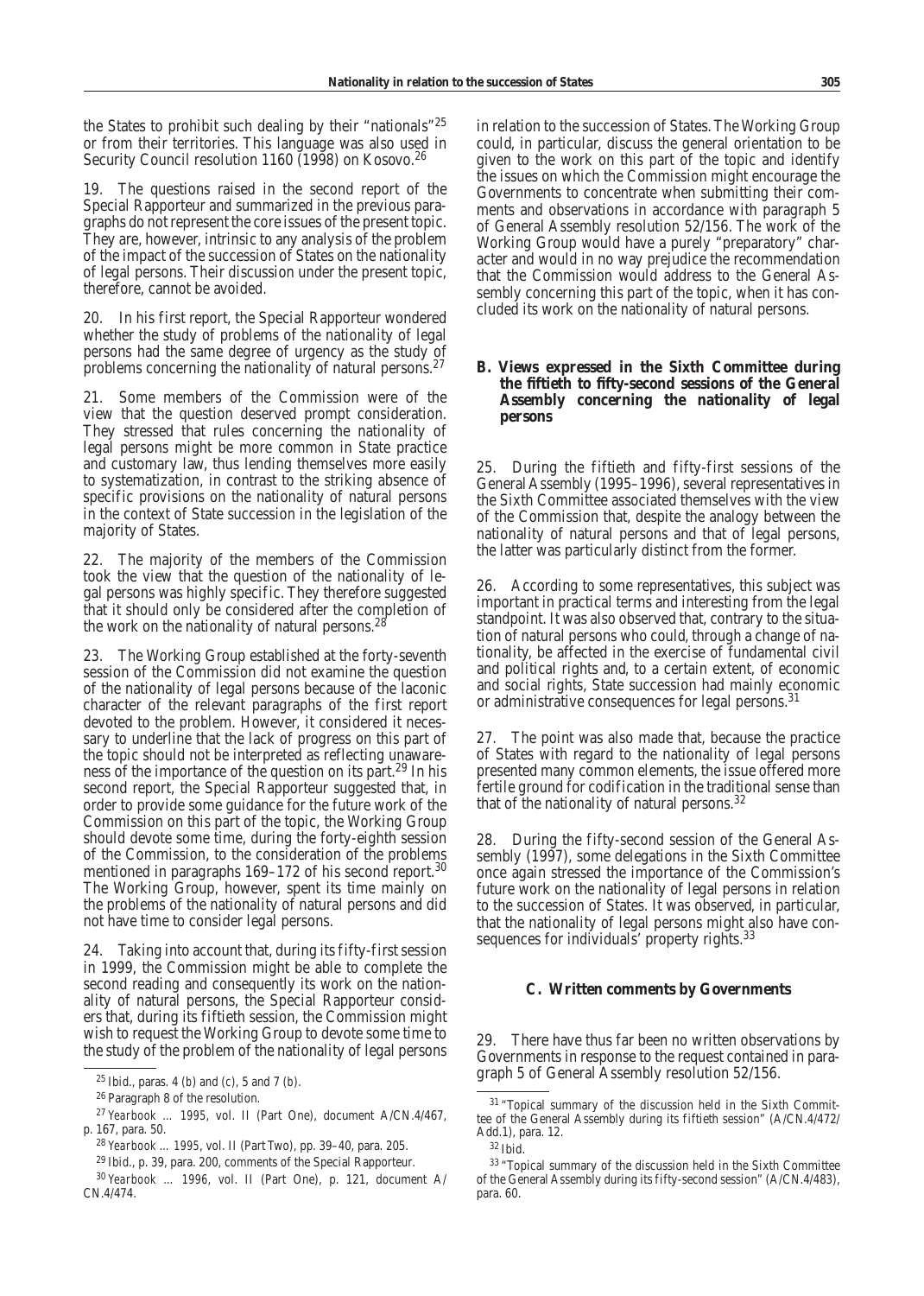# CHAPTER II

# **Orientation to be given to the work on this part of the topic**

30. Before the Commission takes a decision on how to proceed with the question of the nationality of legal persons, it should re-establish a working group. The task of the working group should be to consider any possible approach to this part of the topic. Such a preliminary examination would facilitate a decision by the Commission. The present chapter offers several issues for consideration by the working group.

#### **A. Should the nationality of legal persons be considered only in the context of the succession of States?**

31. From the title of the topic, it appears that the Commission has not set itself the task of considering the problem of the nationality of legal persons as such. It has limited the problem to the effect on the nationality of legal persons in case of succession of States. Such succession affects certain elements that are used as criteria for determining the nationality of a legal person and, accordingly, may lead to a change of nationality.

32. It has to be recalled that, contrary to the question of the nationality of natural persons, which the Commission first addressed to some extent when it considered the problem of statelessness $34$  and then in relation to the succession of States, the problem of the nationality of legal persons as such has never been studied by the Commission. The Commission should therefore consider the possibility of expanding the study of the second part of the topic, i.e. the question of the nationality of legal persons, beyond succession of States. The risk of such an enlargement of the present topic would be the possible overlapping with the topic of diplomatic protection.

## **B. Should the study be limited to the problems of the impact of the succession of States on the nationality of legal persons in international law?**

33. Should the Commission prefer to keep the study of the question of the nationality of legal persons limited to the situation of the succession of States, one of the first questions to be answered would be whether legal persons are affected as to their existence by the succession of States.

34. There are many reasons to believe that, regardless of the succession of States, the legal personality of legal persons continues to exist. Despite the fact that they are creations of the law of the State which itself may cease to exist, they would not disappear together with such State or its legal order.<sup>35</sup> What may be affected, however, is their legal status, including nationality.

35. But unless the predecessor State ceases to exist, it is not obvious which legal persons are those whose status is so affected. On the basis of what criteria are they defined and distinguished from those legal persons whose nationality remains unaffected? Does it depend on the location of their seat in one of the States concerned? Or is it due to the fact that they have been "registered" with the authorities which are now located in one of the States concerned? Or, still, is it due to the fact that the majority of shareholders have become nationals of one of the States concerned? In the event of the succession of States, one or more States concerned, i.e. two or more successor States, or a predecessor and a successor State, may consider a legal person that was, on the date of the succession of States, a national of the predecessor State as their national. But it may also occur that a legal person is not considered by either of these States as its national. As in the case of individuals, the succession of States can give rise to conflicts that are negative (statelessness) or positive (dual nationality or multiple nationality), and these problems are not merely academic.<sup>36</sup>

36. The effects of the succession of States on the nationality of legal persons may be seen in the legislation of the States concerned, that is, the predecessor or successor States. The activities of the legal person, after the date of the succession of States, may be governed by the laws and provisions applicable to "foreign" legal persons, although prior to the succession of States, under the laws and regulations of the predecessor State, such legal persons had not been treated as "foreign" legal persons. This kind of distinction between legal persons may occur even if the concept of "nationality" of legal persons is not expressly defined by the legislation of the State concerned.

37. During the debate in the Commission, the view was expressed that, although certain legal systems did not regulate the nationality of corporations, international law attributed a nationality to those legal persons for its own purposes, and that such nationality could be affected by State succession.<sup>37</sup>

38. It is generally accepted that, as in the case of natural persons, international law imposes certain limits on the

<sup>34</sup> For the history of the Commission's work on nationality, see *Yearbook … 1995*, vol. II (Part One), document A/CN.4/467, p. 160, paras. 8–12; see also *The Work of the International Law Commission* (United Nations publication, Sales No. E.95.V.6), pp. 41–44.

<sup>35</sup>The Special Rapporteur shares the view according to which the legal offer of the new State has "original" character, even if its content is mostly identical with the legal order of the predecessor State.

<sup>36</sup> Caflisch, loc. cit., pp. 150–151. This author notes, on the one hand, that, while cases of statelessness may arise, they are actually rare. On the other hand, he concludes that the theory of international private law generally allows that a company can have two or more nationalities. In order to resolve positive conflicts of nationality, State courts will give preference, as in the case of individuals, to the nationality which is the most effective.

<sup>37</sup> See *Yearbook … 1995*, vol. I, 2388th meeting, statement by Mr. Crawford, p. 60, para. 41.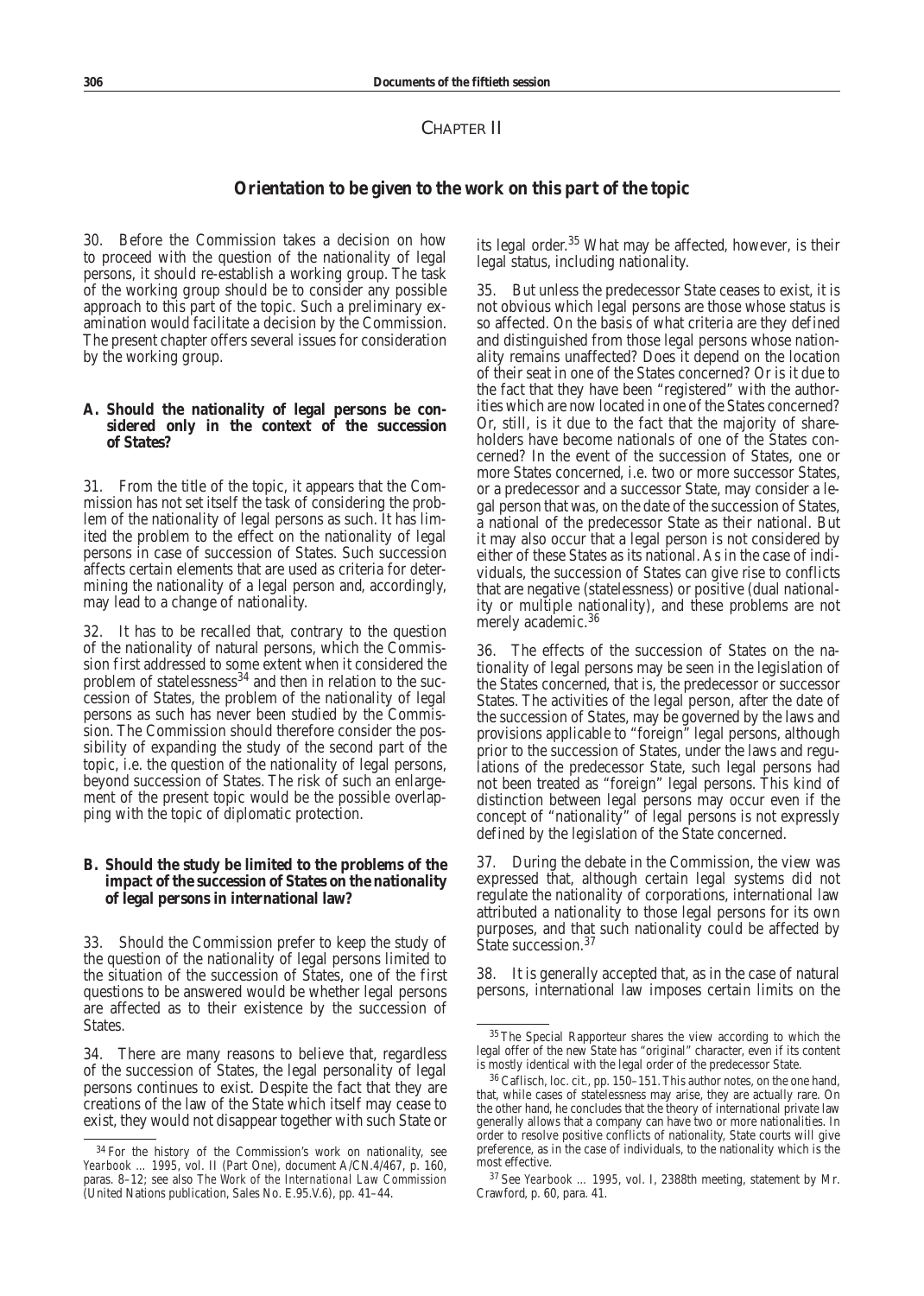right of a State to bestow its nationality on legal persons. As one author stresses: "[The State] may do so only if the corporation is either established under its law, or has its seat, centre of management or exploitation there, or is controlled by shareholders who are nationals of the State concerned."38 It may be assumed that similar limitations apply as well in the event of a succession of States. There are also undoubtedly some presumptions on which the determination of the nationality of legal persons may be based.These questions should, in the Special Rapporteur's view, be in the centre of the Commission's interest.

## **C. Which categories of "legal persons" should the Commission consider?**

39. Contrary to natural persons, legal persons can assume various forms. The attempt to cover all such forms or categories of legal persons could make the whole exercise abortive. The Commission should define the type of legal persons on which it will focus.

40. Some authors underline the difference between two types of commercial corporations: those which have been incorporated *intuitu personae* and which are deemed to be primarily associations of individuals (*sociétés de personnes*), and those which have been established *intuitu pecuniae* and for which capital is a significant consideration (*sociétés de capitaux*). The latter have a more distinct legal personality than the former.<sup>39</sup>

41. From another perspective, a distinction is often drawn between private corporations and State-owned corporations.

42. But there may be still other types of legal persons. During its previous work on other topics, the Commission, when considering the notion of the "State", concluded that:

the Government is often composed of State organs and departments or ministries that act on its behalf. Such organs of State and departments of government can be, and are often, constituted as *separate legal entities*\* within the internal legal system of the State. Lacking as they do international legal personality as a sovereign entity, they could nevertheless represent the State or act on behalf of the central Government of the State, which they in fact constitute integral parts thereof.<sup>4</sup>

43. Similarly, the United States Foreign Sovereign Immunities Act of 1976<sup>41</sup> defines "agency or instrumentality of a foreign state" as an entity

(1) which is a separate legal person, …

(2) which is an organ of a foreign state or political subdivision thereof, or a majority of whose shares or other ownership interest is owned by a foreign state or political subdivision thereof, and

<sup>39</sup> Caflisch, loc. cit., p. 119, footnote 1. According to this author, the term commercial corporations means groups of persons incorporated in accordance with the law who have a profit-making goal and aim to carry out commercial or industrial activity under private law.

<sup>40</sup> *Yearbook … 1991*, vol. II (Part Two), draft articles on jurisdictional immunities of States and their property, p. 15, para. (10) of the commentary to article 2.

41Text reproduced in *Materials on Jurisdictional Immunities of States and their Property* (United Nations publication, Sales No. E/ F.81.V.10), pp. 55 et seq.

(3) which is neither a citizen of a State of the United States as defined in section 1332 (*c*) and (*d*) of this title, nor created under the laws of any third country.

44. Transnational corporations constitute yet another category of legal persons.42

45. The Commission should consider on which type of legal persons its study should focus. To cover all types of legal persons might be a difficult and even useless task.

# **D. To which legal relations should the study be limited?**

46. It has been stressed during previous debates in the Commission that, unlike natural persons, legal persons do not necessarily have the same nationality in all their legal relations.43 The Commission should therefore decide to which legal relations the study should be limited.

## **E. Should the study concentrate on the "nationality" or rather on the "status" of legal persons in relation to the succession of States or, eventually, also cover other questions related to activities of such legal persons?**

47. Peace treaties concluded after the First World War contained special provisions concerning the nationality of legal persons.44 Some treaties covered a broader spectrum of problems concerning legal persons.<sup>45</sup> Some treaties

<sup>45</sup> For example, article 75, para. 1, of the Treaty of Versailles provided that:

"Notwithstanding the stipulations of Section V of part X (Economic Clauses) of the present Treaty, all contracts made before the date of the promulgation in Alsace-Lorraine of the French decree of November 30, 1918, between Alsace-Lorrainers (whether individuals or juridical persons) or others resident in Alsace-Lorraine on the one part, and the German Empire or German States and their nationals resident in Germany on the other part, the execution of which has been suspended by the armistice or by subsequent French legislation, shall be maintained."

The Convention relating to Manufacture and Transport Undertakings, forming Annex C to the Commercial Convention between Austria and Poland of 25 September 1922 (League of Nations, *Treaty Series*, vol. LIX, p. 307) granted Austrian companies which had undertakings in the territories ceded to Poland the right to transfer their seat of business and register their statutes in Poland; similarly, the Agreement 

<sup>38</sup> Seidl-Hohenveldern, *Corporations …*, p. 8; see also the same author in *Völkerrecht*, p. 280.

<sup>42</sup> During earlier discussions, for example, one view was expressed that inasmuch as multinational corporations had the means to take care of their own interests this question did not need to be dealt with by the Commission (*Yearbook …1995*, vol. II (Part Two), pp. 39–40, para. 205).

<sup>43</sup> See *Yearbook … 1995*, vol. I, 2387th meeting, statement by Mr. Tomuschat, p. 53, para. 12; in the same vein see also Kegel, *Internationales Privatrecht*, p. 413.

<sup>44</sup>Thus, for example, according to article 54, para. 3, of the Treaty of Versailles: "Such juridical persons will also have the status of Alsace-Lorrainers as shall have been recognised as possessing this quality, whether by the French administrative authorities or by a judicial decision." Similarly, according to article 75 of the Peace Treaty of Saint-Germain-en-Laye: "Juridical persons established in the territories transferred to Italy shall be considered Italian if they are recognised as such either by the Italian administrative authorities or by an Italian judicial decision."